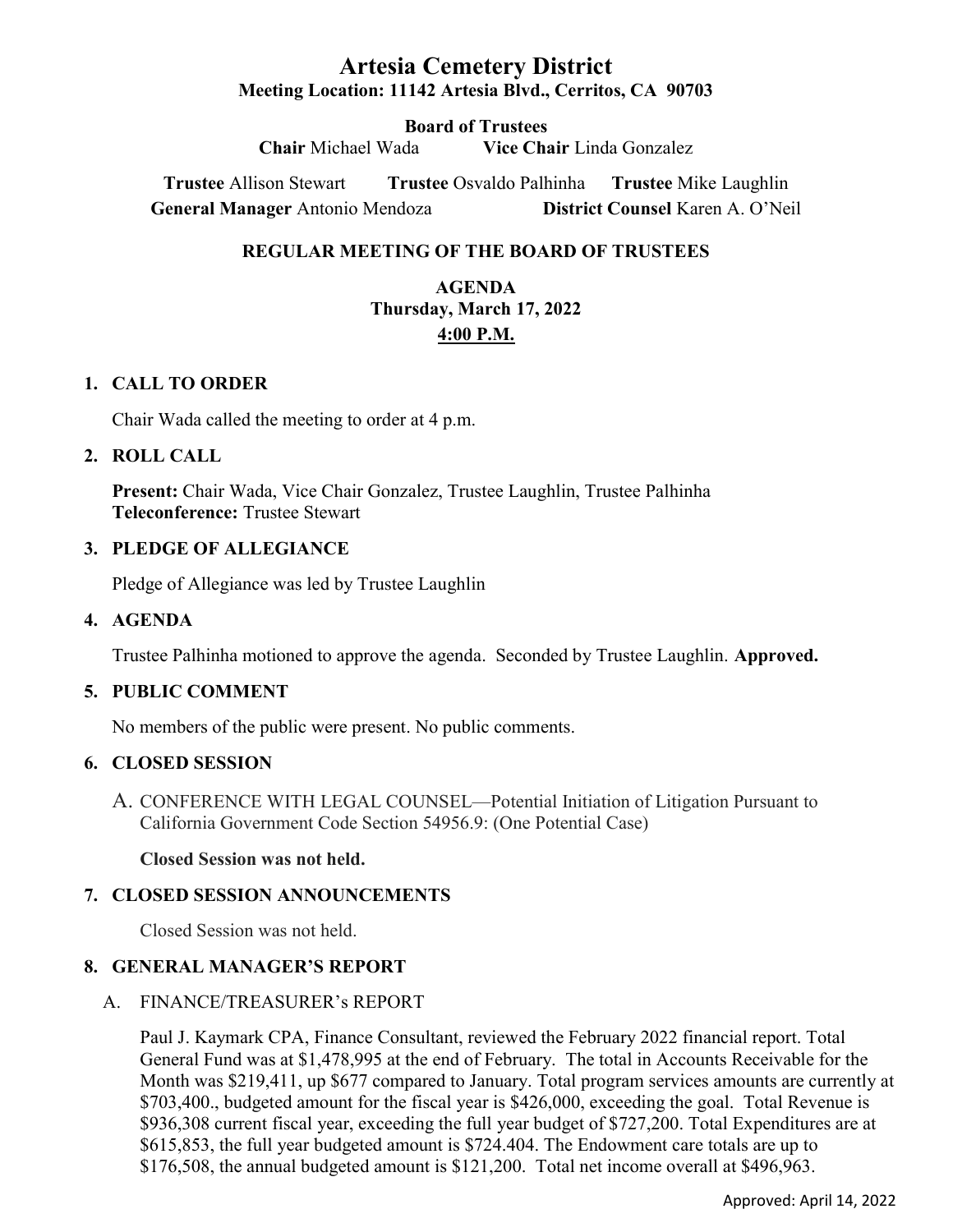There was a question regarding the approx. \$900,000 that needed to be paid back to the Endowment fund. Paul's opinion is that we should wait and see what happens with the potential litigation, and once that is exhausted start looking at it again.

Trustee Palhinha motioned to approve the February 2022 Financial Report. Trustee Stewart seconded. Approved.

### B. ACD UPDATE

General Manager Mendoza presented the Manager's Report. The total number of interments for the month of February was 12. Of the 12, 9 were full burials and 3 were cremations. The ACD also sold 6 pre-need plots. General Manager Mendoza has been working the Architect with project in the Rose Garden and planning of a niche wall. The rear gate work is complete. General Manager Mendoza is looking into someone who does ironwork to make it look nice. The Grounds crew is continuing to pre-set concrete vaults in the Rose Garden, the work is close to being completed. The Cesar Chavez Holiday will be observed on Friday April 1, 2022 with the cemetery office being closed. The ACD is still working on the audit. General Manager Mendoza went to the CAPC annual conference. He notes how helpful it is to get information from other GMs and members of boards to exchange ideas and get feedback. Pictures were shown of completed and on-going projects. General Manager Mendoza met with city managers regarding the LAFCO application to give them more understanding of the process. A representative from LAFCO was present to help explain in further detail. There was a City of Cerritos city council meeting that took place recently that discussed the LAFCO application as well as Rosewood Park, which the ACD leases to the City of Cerritos. A letter that the ACD board sent to the City of Cerritos was discussed. A video of a part of the council meeting was played for reference. The Board of Trustees discussed the video and the miscommunication and misinformation that was noted.

### C. COVID-19 PANDEMIC PROTECTIVE MEASURES

The County's mask mandate has been lifted. Masks are highly recommended but it is on a voluntary basis. The ACD is following the County guidelines.

# 9. CONSENT ITEMS

A. MINUTES: February 10, 2022, Regular Board Meeting Minutes

Trustee Laughlin motioned to approve the Minutes of the February 10, 2022 meeting. Trustee Stewart abstained due to not attending the February meeting. Trustee Palhinha seconded. Approved.

### 10. ACTION ITEMS

A. New Decedent Database and Plot Mapping Program for ACD

General Manager Mendoza has been comparing new programs over the last few months for the ACD's decedent database and plot mapping. He spoke with other cemeteries through the country to get feedback. The company that seems to be the most economical and still provide the best service, is Chronicle. Our attorney also looked over the proposal and the contracts, she is confident moving forward with them. General Manager Mendoza feels Chronicle is the best choice. This program would be to help family members find their loved ones. It will help anyone locate any open plots available. It will help the office staff with identifying inventory. They would bring in drones to accurately map the cemetery. It will also help to identify which plots have markers/headstones. The General Manager feels it will be beneficial now and more so in the future when there will be no further plot sales. The goal is to move from everything being on paper and not being accessible to the public, to updating and upgrading to digital with more accessibility.